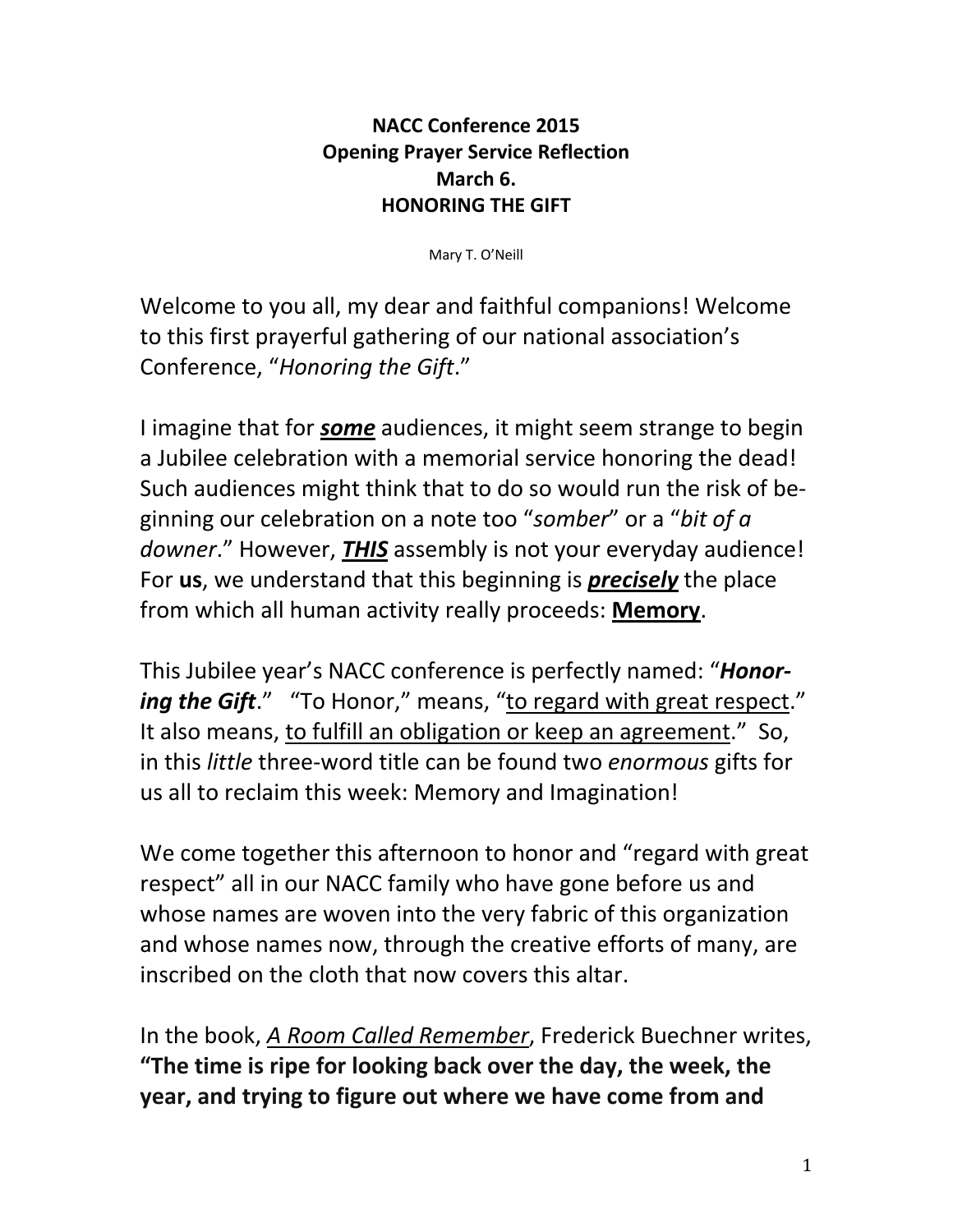**where we are going to, for sifting through the things we have done and the things we have left undone, for a clue to who we are and who, for better or worse, we are becoming."** 

## He continues,

**"There is a deeper need yet, I think, and that is the need to enter that still room within us all where the past lives on as a part of the present, where the dead are alive again, where we are most alive ourselves to turnings and to where our journeys have brought us. The name of the room is Remember—the room where with patience, with charity, with quietness of heart, we remember consciously to remember the lives we have met and the lives we have lived."** 

Let's linger with those words and enter that room of Remember together… (Pause)

While we're in this moment of recollection, I'm going to ask you to retrieve an ancient word from your theological studies; it's one I think we all learned: "**ANAMNESIS**." As you may recall, it is a word that is almost untranslatable in English. Attempts at translating it such as "Memorial," or "Commemoration," or "Remembrance" all suggest a *kind* of recollection of the past. However, anamnesis is far more than that kind of memory alone. Anamnesis means *making present* a person, object or event from the past.

Anamnesis is a "remembering" which brings the person who is *do‐ ing* the remembering into contact or presence with the inner core meaning ‐‐ *the mystery* ‐‐ of an event which happened "once and for all."

So, as this prayer service points to those individuals who envi‐ sioned and created NACC in April of 1965, I imagine that those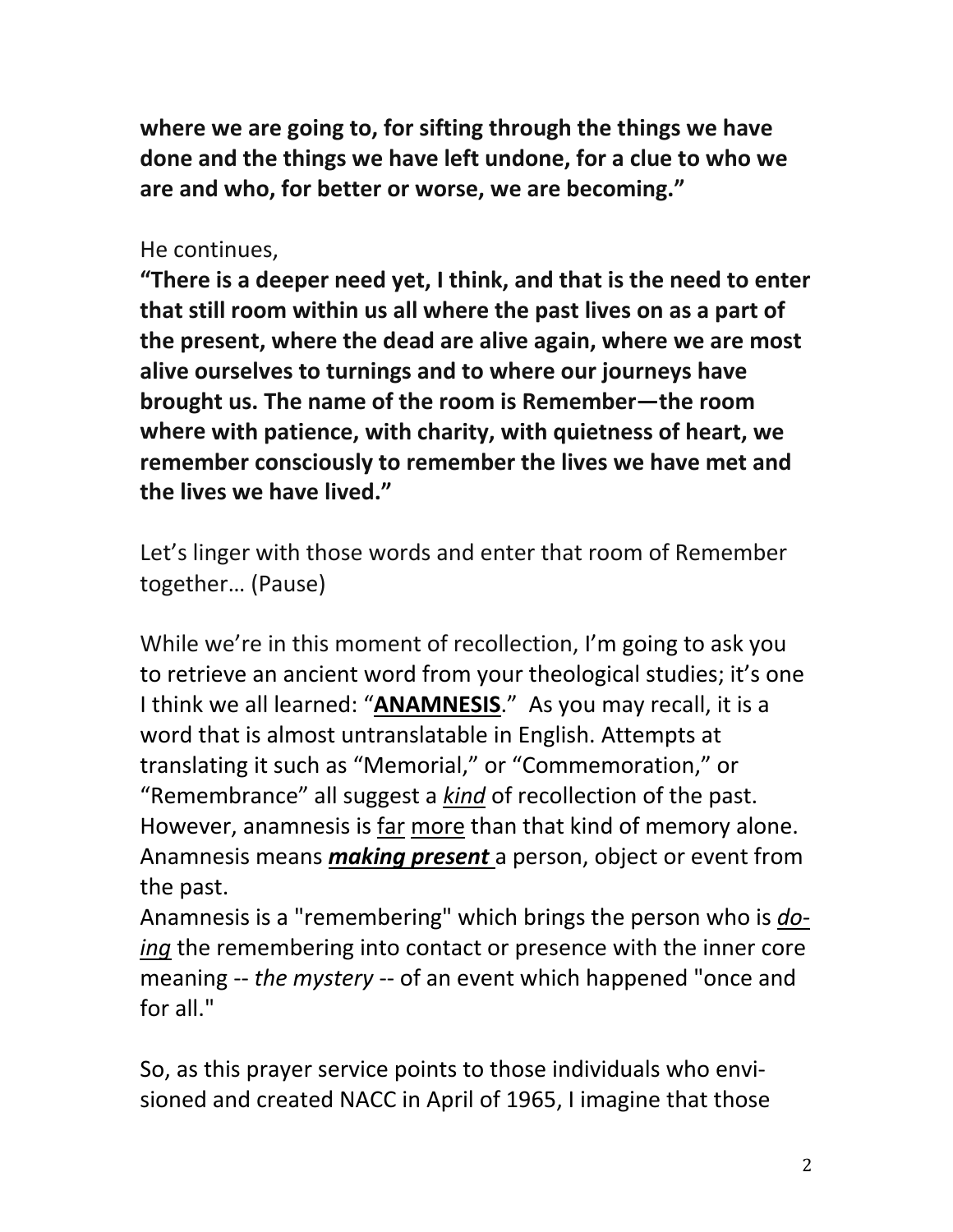founding giants would, in turn, point to all who also enfleshed that dream over these fifty years. I have no doubt that, in that room of remembering, each of those departed sisters and broth‐ ers would point beyond themselves to the Christ, who beckoned them to be signs of mercy and compassion and peace among the suffering people in our world. "Do this in memory of me..." --the ultimate anamnesis.

In his work, *Faith in History and Society*, theologian Johann Bap‐ tiste Metz proposed that **memory** is indeed what gives human be‐ ings, both as individuals and as communities, their **historical iden‐ tity**: "Identity," he said, "is formed when memories are aroused." And so, as we remember, our identity drifts back to us.

Metz also said that memories take different forms, that they generally fall into two categories. In the first category, memory is simply the recollection of the past, a kind of "good old days" reminiscence. However, there is another kind of memory, a mem‐ ory that **shocks** us out of the familiar by radically acknowledging the reality of human suffering.

Metz calls these memories of human suffering "*dangerous memories*" because they "*interrupt*" our lives and "reveal new and dangerous insights for the present." // Memories of human suffering "*make demands on us*." They radically challenge the present in light of a future promised by God.

Our predecessors *got* that. They skillfully and professionally inter‐ rupted the "interruption" of suffering in the world with their own gifts of pastoral care. And **YOU** get it! You remember what you have inherited because you remember the God who remembers you. You are *here*, members of this organization, creating this great body of tender mercy for *our* time. . . **you** are *this* time's